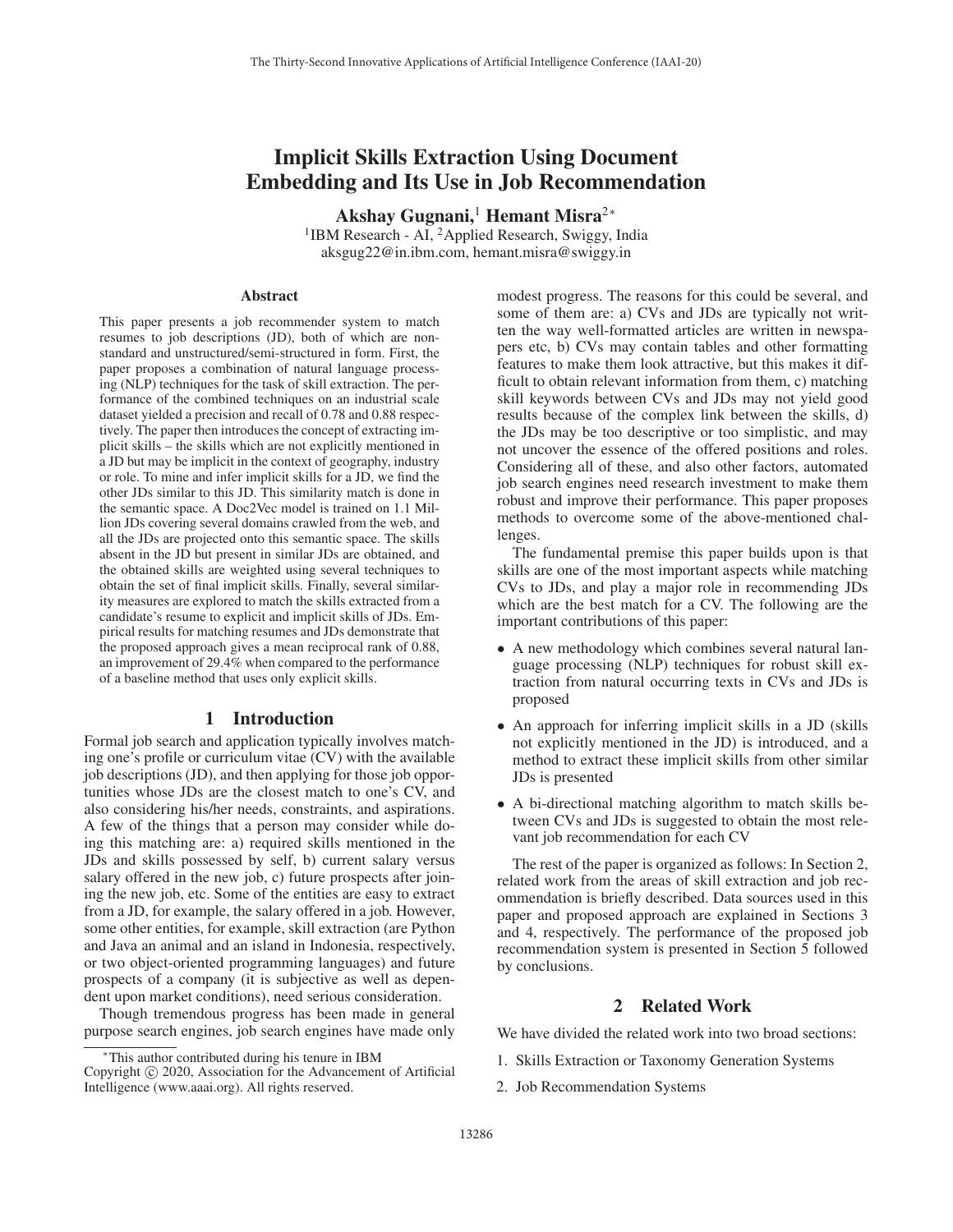#### 2.1 Skills Extraction/Taxonomy Generation

A candidate acquires skills through formal education, vocation, internships, and/or previous jobs' experience. In due course of time, the candidate may start identifying (new) relevant jobs based on the basis of these acquired skills. The key function of a job search engine is to help the candidate by recommending those jobs which are the closest match to the candidate's existing skill set. This recommendation can be provided by matching skills of the candidate with the skills mentioned in the available JDs. A common approach while doing a skill match is to use standard keywordmatching or information retrieval framework as explained in Salton and Buckley (1988). A few challenges of this kind of approaches are: a) The skill may be mentioned in different forms or in terms of synonyms (e.g. cplusplus, c++; programming, scripting, etc.) in CVs and JDs, b) There could be skills that may not be specified in a candidate's profile or a JD, but can be easily determined by business knowledge (for example, 'java' being an object-oriented programming (OOP) language, its experience also indicates experience of OOP), and c) A skill could be an out of dictionary skill, that is, a not-so-common skill-term missing in the dictionary or from a new unseen domain for which the system may not have skills. A framework for skill extraction and normalization was proposed in Zhao et al. (2015). In this paper, a taxonomy of skill was built and Wikipedia was utilized for skill normalization. In Kivimäki et al. (2013), authors proposed a system for skill extraction from documents primarily targeting towards hiring and capacity management in an organization. The system first computes similarities between an input document and the texts of Wikipedia pages and then uses a biased, hub-avoiding version of the Spreading Activation algorithm on the Wikipedia graph to associate the input document with skills.

Colucci et al. (2003) introduced the concept of *implicit skills*. Inspired by their work we have explored a new method in this paper to mine implicit skills using word and document embeddings. In Lau and Sure (2002), authors described a methodology for application-driven development of ontologies, with a sample instantiation of the methodology for skills ontology development. In Bastian et al. (2014), the team at LinkedIn built a large-scale topic extraction pipeline that included constructing a folksonomy of skills and expertise and implementing an inference and recommender system for skills.

### 2.2 Job Recommendation Systems

The main idea of a job recommendation system is to provide a set of (job) recommendations in response to a user's current profile. In these systems, the users typically can upload their skills or resume or their job search criterion; similarly, the employers or their agents can upload JDs or skills set needed etc along with information such as location, position and other job specific details.

In the job matching space, many studies have been conducted to discuss different recommender systems related to the recruiting problem as explored in the survey by Al-Otaibi and Ykhlef (2012). Among them, Malinowski et al. (2006),

discussed a bilateral matching recommendation systems to bring people together with jobs using an Expectation Maximization (EM) algorithm, while Göleç and Kahya (2007) delineated a fuzzy model for competency based employee evaluation and selection with fuzzy rules. Paparrizos et al. (2011) used Decision Table/Naive Bayes (DTNB) as hybrid classifier. To accomplish the task of job recommendation, these systems used many manual attributes and various information retrieval techniques. However, such recommendation systems typically are only effective within a single organization where there are standardized job roles. At an industry sector level such as Information Technology or across such different industry sectors (such as retail, insurance, health care), mining and recommending the most relevant career paths for a user is still an unsolved research challenge.

In the literature, many authors have used machine learning algorithms also for developing a job recommendation system. The idea of modeling the career paths and predicting the job transition was proposed in Mimno and McCallum (2008). In this paper, a topic model was used for discovering latent skills from resumes. In Liu et al. (2016), a time-based ranking model was applied to historical observations, and a recurrent neural network (RNN) was used to model sequence properties to perform the task of job recommendation. In our previous work, Gugnani et al. (2018), we proposed the generation and representation of an individual user profile in context of their skills, and generated a temporal skill-graph that can be used to recommend optimal career path by suggesting next set of skills to acquire. Recently Lin et al. (2016) used a convolutional neural network (CNN) to match resumes with relevant JDs. Recent advances in job recommendation are covered in the survey by Al-Otaibi and Ykhlef (2012).

### 3 Data Sources

We mined the web to extract a heterogeneous mixture of JDs from various open-source websites. The entire dataset consists of 1.1 Million mined JDs. It has a substantial mix from multiple domains like IT/Software, Health-care, Recruiting, Education and 48 other such domains. This data is used to train our Word2Vec and Doc2Vec models which are explained further in Section 4. Since no standard large open source dataset exists for the task of CV to JD matching, we approached a research team (Maheshwary and Misra (2018)) who had worked on this problem using deep Siamese Network. The dataset borrowed from them consists of 1314 resumes which came in as a part of summer research intern application at their company and a set of 3809 JDs from various domains. We have used this dataset for our full job recommender system evaluation so that we can compare our results with some existing published results.

In order to identify a term or phrase as a skill, we created a base skill dictionary as proposed in Gugnani et al. (2018). This skill dictionary is created by mining the web for datasources rich in skill phrases and field terminologies (Onet <sup>1</sup>

<sup>1</sup> https://www.onetonline.org/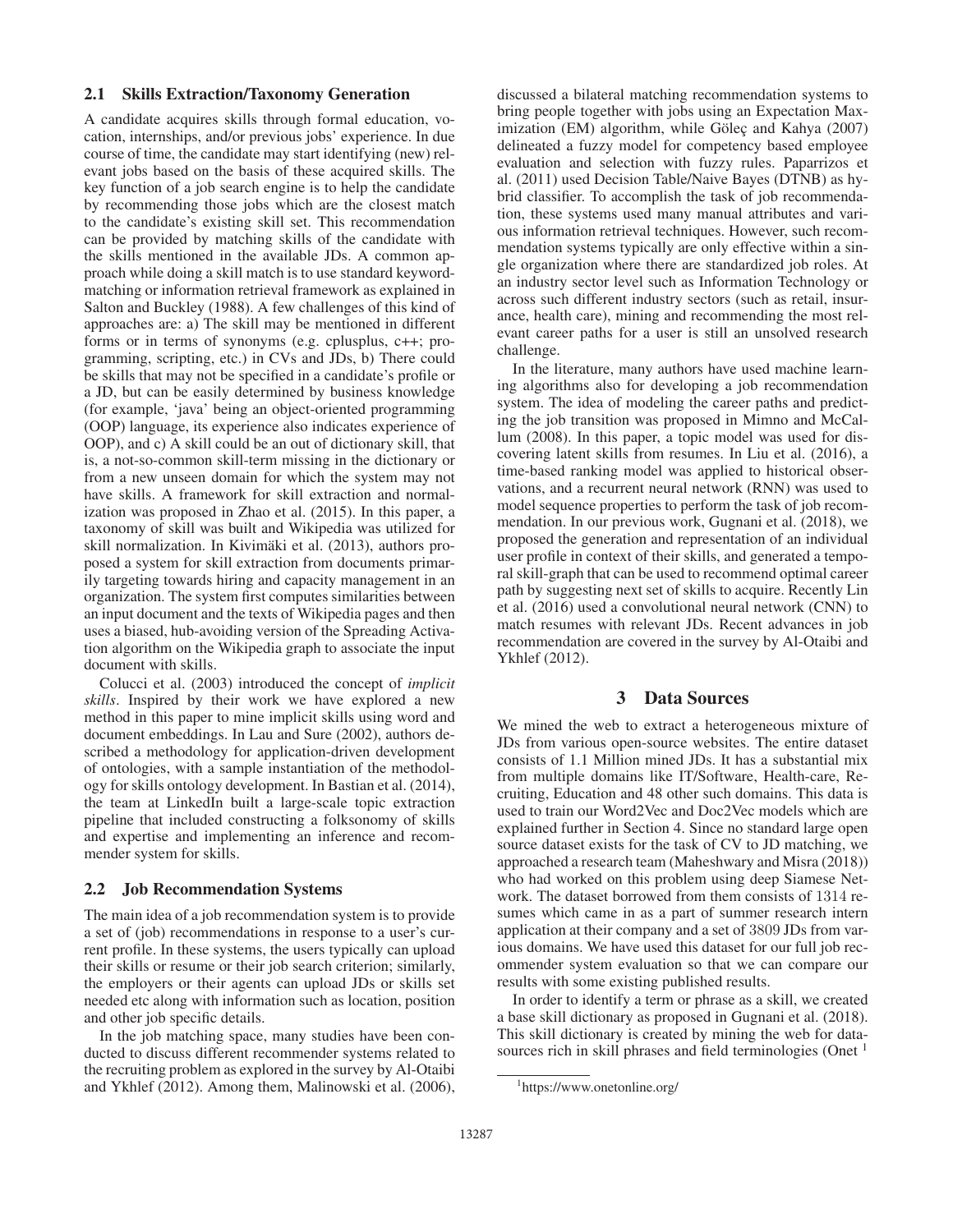and ComputerHope  $2$ ). The validation of these skill-terms was done with the help of various techniques explained in Section 4. This skill dictionary contains 53,293 skillterms, and has a diverse mixture of skill-terms across various domains ranging from basic soft skills to domain-specific skills.

### 4 Proposed Approach

Our proposed system consists of 3 core units that are shown in the system architecture in Figure 1.



Figure 1: System Architecture and Flow Diagram

The system includes:

- Skill extraction module
- Module identifying similar JDs given a JD
- Module matching skills from candidate profile to skills from JDs

Each of these modules is elaborated in the following subsections. As shown in Figure 1, there are two inputs to the system. Input 1 is a candidate profile and input 2 is a set of JDs. The system is designed such that different inputs are processed asynchronously. In Figure 1, the steps for processing input 1 are labelled with Steps  $A_1$  to  $A_3$ , and the steps for processing input 2 are labelled with Steps  $B_1$  to  $B_5$ . When a candidate's CV is passed to the Skill Extractor module, it extracts skill-terms from the CV and assigns them to the candidate's profile. Input 2, which has the input JDs, is processed first by the Doc2Vec model and then for every JD best matching 'n' JDs are retrieved, This is followed by the process of extracting implicit skill-terms for each JD – the detailed processing steps of this process are explained in the below sub-section.

### 4.1 Skill Extraction

The Skill Extractor module is used to identify and extract skill-terms from a given piece of natural unstructured text – these skill-terms can be single-word or multi-word phrases. As shown in Figure 1, the Skill Extraction module processes both the candidate profile as well as the JDs to identify potential skill-terms from the unstructured input text. The module parses each individual sentence in the input as a single

unit of raw text. The Skill Extraction module leverages several natural language processing (NLP) techniques to identify skill-terms (when we refer to a skill-term or a skillphrase, we imply a single word or multiple words which may be a skill). As shown in Figure 2, we have broadly classified them into the following four modules: a) Named Entity Recognition (NER), b) Part of Speech (PoS) Tagger, c) Word2Vec (W2V), and d) Skill Dictionary.



Figure 2: Skill Identification Flow Diagram

From the raw text, each of the front three modules extracts a set of terms along with a module-specific "score" for each extracted term. Based on this score, the term/phrase is identified as a "Probable Skill" as shown in Figure 2. Combining the four module-specific scores, we compute an overall "relevance score" which indicates how likely is an identified term/phrase a skill.

### Named Entity Recognition (NER)

NER is a subtask of information extraction that seeks to locate and classify terms occurring in natural text into predefined categories such as names of persons, organizations, locations, expressions of times, quantities, monetary values, percentages, etc. Apart from usual NER, the Watson NLU <sup>3</sup> services also identify keywords, entities and concepts from natural text. We leverage them to identify and validate nounphrases as skills or technological terms. We parse the input text through this NLU system and generate a list of terms that are identified in these three categories. We classify this list as a set of "Probable Skills" SA (in Figure 2). These terms are further processed with a Word2Vec model to assign them a relevance score. This step is explained with an example in the sub-section on Combined Flow (Section 4.1).

### Part of Speech (PoS) Tagger

PoS Tagging is the process of marking up a word in a given text (corpus) as corresponding to a particular part of speech, based on both its definition and its context, which is its relationship with adjacent and related words in a phrase, sentence, or paragraph. A simplified form of this is the identification of words as nouns, verbs, adjectives, adverbs, etc.

To identify how skill-terms are represented in a plain text or JD, we did a manual annotation exercise to identify text patterns of skill-terms occurrence. We asked five domain experts to manually label and annotate in few hundred JDs the

<sup>2</sup> https://www.computerhope.com/

<sup>3</sup> https://console.bluemix.net/docs/services/natural-languageunderstanding/categories.html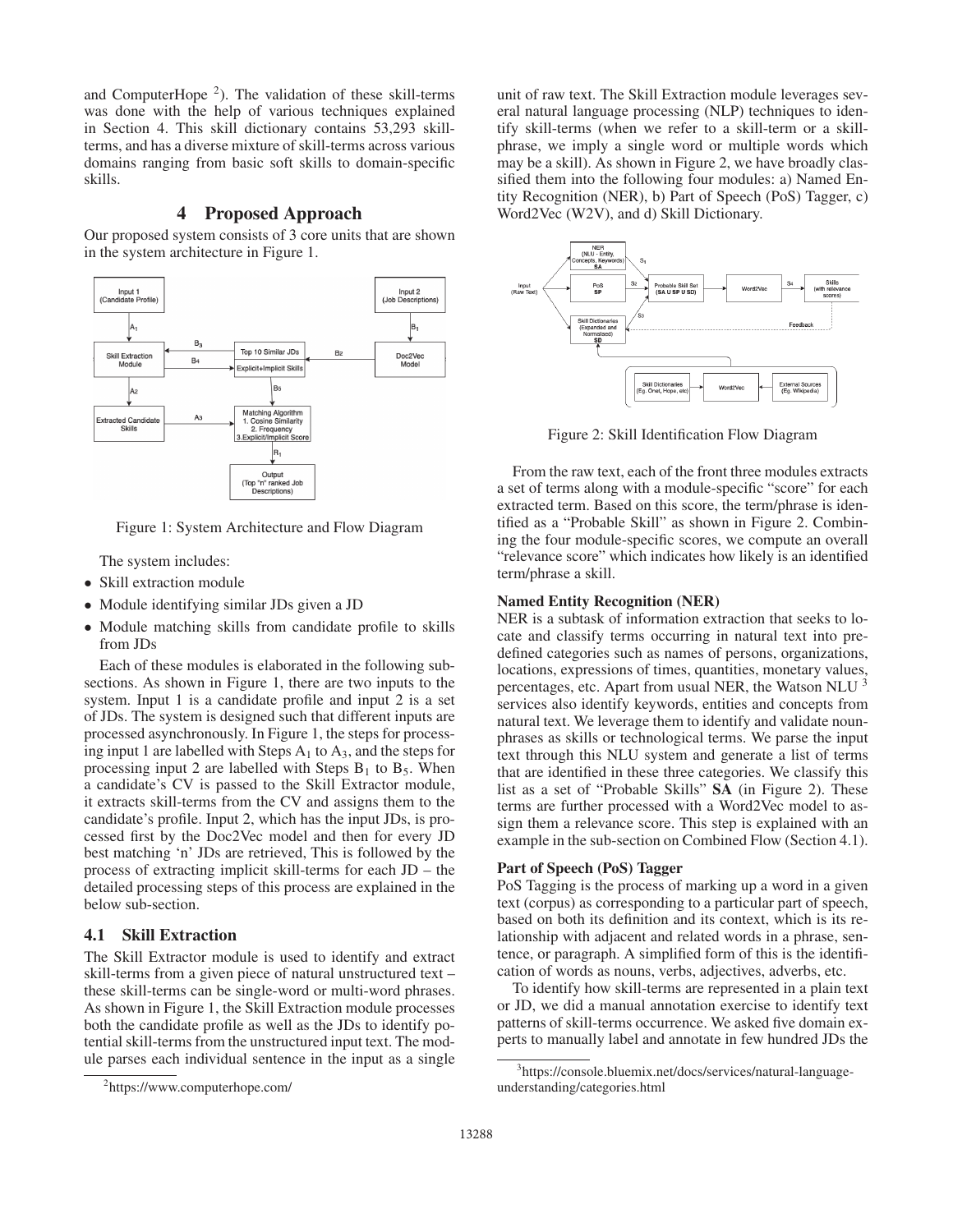terms/keywords that they recognize as skill-phrases. During this exercise we observed that the skills are very subjective and vary not only based on an industry or job requirement but also in context of the person evaluating it. For instance, "writing" may not be regarded as a skill or important skill for a "Software-Developer" role. Hence to identify a term as skill we took the help of inter-annotator agreement - for a term to be a skill, majority of the annotators must identify it as a skill.

We then processed the same set of JDs through the Stanford Core NLP Parser or PoS Tagging to identify noun, verbs and adverb phrases and obtained their parsed tree. We analyzed these JDs and manually annotated how the skills commonly occurred in terms of PoS tags. Based on this data we developed generalized set of rules to identify potential occurrence of skills in a sentence. Based on the inter-annotator agreement we identified and defined rules where three or more annotators had identified a skill-term and the PoS tag occurrence of those terms. We leveraged these patterns/rules in plain text to identify potential new skill-terms that may not be present in our skill dictionary. An example of a rule can be -

If a sentence has a comma separated list of nouns, where one or more nouns is a skill then the other set of nouns are probably skills.

These rules weer programmed into our system and executed on encountering such an instance in any new text. An example case is discussed in the sub-section on Combined Flow (Section 4.1).

#### Word2Vec (W2V)

W2V, in the work of Mikolov et al. (2013), is a group of related models that are used to produce word embeddings. W2V takes as its input a large corpus of text and produces a vector space, typically of several hundred dimensions, with each unique word in the corpus being assigned a corresponding vector in that vector space. Word vectors are positioned in the vector space such that words that share common contexts in the corpus are located in close proximity to one another in the vector space.

As depicted in Figure 2, our W2V model plays an integral role in identifying and learning new skill phrases. It is trained on a corpus consisting of 1.1 Million JDs, varied over multiple domains, including, but not limited to, IT/Software, Health-care, Recruiting, Education and 48 other such domains. It also includes the Wikipedia pages of the terms present in the skill-dictionary.

A W2V model tokenizes using white spaces, hence identifying a single-word skill-terms is straightforward. However, in order to improve our results, we operate under the assumption that a skill-term can be a set of words or phrase as well. Some instance of multi-word skills can be "Web Development", "Computer Programming", "Proficient at Client Retention", "Hard Working", "Ability to Work Under Pressure" etc. Since we are unaware as to which phrases may be a skill-term we assume that if vectors for individual words from the skill phrase are close to each other in the vector space than their average will be close to this cluster and would be a good representation of the skill phrase. Hence

for a multi-word phrase detected as potential skill-phrase, we break the multi-word phrase to single words and average the vectors of single words to obtain a vector for the phrase.

In the embedded W2V space, every potential skill-term is compared with the skill-terms existing in the skill dictionary. The highest W2V cosine similarity of the potential skill-term with these known skill-terms is assigned as the potential skill-term's skill-score. We also leverage user feedback mechanism to learn new skills and improve the scoring of new identified skills over-time. The assigned skill-score indicates relevance score of each potential skill-term, which in turn indicates how likely is the identified term or phrase a skill.

#### Skill Dictionary

We curated a base knowledge source of skill-terms that we use as the initial Skill Dictionary. The base skills were curated by mining various online public dataset resources which had well classified labels on terms identified as skills. These terms were then validated by a team of three annotators as skill-terms by using Wikipedia page and category information as an additional validation step. The selected keywords made the initial Skill Dictionary. We focused on Information Technology and soft-skills as the starting skill domains to create the initial Skill Dictionary. Few of the resources we mined were Onet and Hope list. This initial dictionary had 53,293 skill-terms.

This initial Skill Dictionary is further enhanced by our skill-learning and feedback mechanism, which results in a dynamically expanding skill dictionary that autonomously expands to skills of new domains - the process for this is explained in the following sub-sections.

#### Combined Flow

In this section we illustrate how the Skill Extraction system works. Consider we have the following sentence from a JD: *"Need candidates with ability to code in Python, Java, and Octave."*

The above sentence is sent as input raw text to the Skill Extraction system (Figure 2). It passes through its different modules as described below:

• The sentence is passed to the NER module. The NER module identifies and generates a list of Entities, Keywords and Concepts. A combined list of terms thus generated is referred to as SA. Each term in the list is also assigned a score denoted by  $S_1$  which indicates the confidence level of the identified term to be a probable skill. The value  $S_1$  can take depends upon how many services (Entity, Keyword and Concept) identified it as a probable skill-term. For the sample sentence, the following terms are identified as probable skills:

$$
SA = [candidate, code, python, java]
$$

• The same sentence is also passed to the PoS tagger module. Here the sentence's syntactical structure is compared with the previously learned pre-defined rules. For the sample sentence, the system rule identifies the sentence to have a comma-separated list of nouns. The rule then checks with the skill dictionary to find if any of the nouns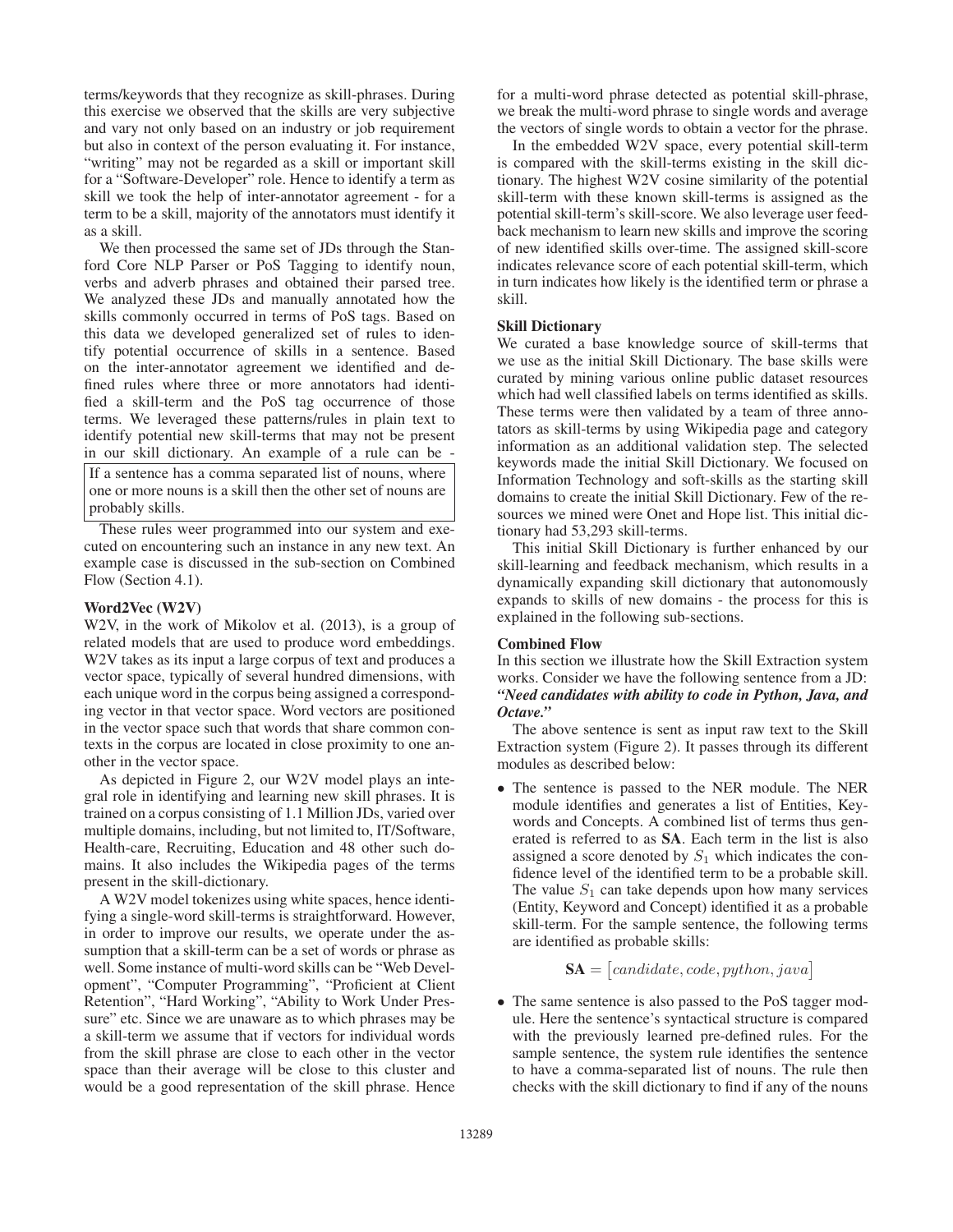in the comma separated list is a known skill. Two nouns from the list map to known skills "Python" and "Java". This being in complete agreement with the pre-defined rule, the rule gets fired suggesting that the third term is also a likely skill, which in this case is "Octave". Hence the rule is fired for potential skill set, which is referred to as SP.

## $SP = [octave, python, java]$

Each term in the list is assigned a score denoted by  $S_2$ which indicates the confidence level of the identified term to be a probable skill. The value that  $S_2$  can take depends upon how many pre-defined rules matched the syntactic structure and identified the term as a probable skill-term

• The same sentence is also parsed by the 3 skilldictionaries (Onet, Hope and Wikipedia), which identify "Python" and "Java" as skills terms. For the sample sentence, SD will hold the terms "Python" and "Java".

$$
SD = [python, java]
$$

A term may occur in only one dictionary or two out of the three dictionaries or all the three dictionaries. Each dictionary in which a term occurs assigns a weight to that term. For example, if a term occurs in all the three dictionaries, all the three dictionaries assign a weight to it. However, if a term occurs only in one of the dictionaries, only that dictionary assigns the weight to it, The combined score assigned by the three dictionaries to each term is denoted by  $S_3$ .

 $S_1, S_2, S_3$  can have values after normalization in the range of [0,1] where 0 indicates a term is less likely to be a probable skill while 1 indicates a term is more likely to be a probable skill.

Once a sentence has been processed by the three parallel modules, the union of these lists forms the "Probable Skill Set".

#### Probable Skill Set = SA U SP U SD

**Probable Skill Set** =  $[$ candidate, code, python, java, octave $]$ 

Using W2V model described earlier, vector representation of each phrase in the Probable Skill Set is obtained. This is compared with W2V vector representation of each skill-phrase found in the Skill Dictionary. For each phrase (of the Probable Skill Set), the cosine similarity between the phrase and all the skill-phrases found in the Skill Dictionary is computed in the vector space, and the max cosine similarity score is found. This max cosine similarity score for each phrase of Probable Skill Set is stored in  $S_4$  - it represents the max cosine similarity score of the given phrase with the skill-phrases of the Skill Dictionary.

Each identified phrase is assigned a "Relevance Score", which indicates how likely it is for the given phrase to be a skill. This score is computed by the following formula:

$$
x = \frac{\alpha S_1 + \beta S_2 + \sum_{n=1}^{3} \gamma_n S_3 n + \lambda S_4}{\alpha + \beta + \sum_{n=1}^{3} \gamma_n + \lambda}
$$
 (1)

where  $x$  is the Relevance Score.

Table 1 shows the weights assigned to the outputs (terms identified as "Probable Skills") of various modules. The weights were arrived through empirical evaluations, and those giving the best results were chosen and are shown here.

Table 1: Parameters' Weight to Compute Relevance Score

| Module                 | Weight Symbol | Weight Value |
|------------------------|---------------|--------------|
| PoS                    | $\alpha$      |              |
| <b>NER</b>             | ß             |              |
| <b>ONet Dictionary</b> | $\gamma_1$    | 20           |
| Hope Dictionary        | $\gamma_2$    | 10           |
| Wikipedia Dictionary   | $\gamma_3$    | 20           |
| W2V                    |               |              |
|                        |               |              |

Using the formula defined for "Relevance Score", a final score is computed for each phrase present in the Probable Skill Set. This score is a normalized value and ranges between [0,1]. Based on empirical evaluation, we kept a threshold of relevancy at 0.35 - any term with relevance score below that value is removed from the "Skill List". For the sample sentence, from the "Probable Skill Set", the phrase "candidate" has a relevancy score of 0.24 and hence gets removed from the final skill list generated.

$$
Skills = [python, java, code, octave]
$$

#### Performance of Skill Extraction Module

We used the Skill Extraction system described in the previous sections on a set of 100 JDs. These JDs were selected from a corpus that is not used for training the Skill Extraction system and is a part of the test dataset. In addition, these JDs were not seen by the developers who developed the Skill Extraction system. The JDs and the skill-terms extracted by the system were then given to four selected annotators to score the extracted skill-terms in terms of relevance as a skill. A score of 0 was given for a term that has been incorrectly extracted as a skill (false positive) while score of 1 was given for a term that has been correctly extracted as a skill (true positive). We also asked the annotators to analyze and annotate skill-terms which were missed or not extracted but should have been extracted by the system.

Table 2: Skill Extraction Results for some Sub-Systems and Full-System for 100 JDs

| <b>Skill</b>          | Dictionary<br>Match | <b>NLU</b> | $Dic+$<br>$NLU+$<br>W <sub>2</sub> V | Full System:<br>$Dic+NLI+$<br>$W2V + PoS$ |
|-----------------------|---------------------|------------|--------------------------------------|-------------------------------------------|
| Yes                   | 811                 | 695        | 1002                                 | 1158                                      |
| N <sub>0</sub>        |                     | 849        | 392                                  | 320                                       |
| Total                 | 811                 | 1544       | 1394                                 | 1474                                      |
| Missed                | 395                 | 511        | 204                                  | 158                                       |
| Precision             | 1.00                | 0.45       | 0.72                                 | 0.78                                      |
| Recall                | 0.67                | 0.58       | 0.83                                 | 0.88                                      |
| F <sub>1</sub> -Score | 0.80                | 0.51       | 0.77                                 | 0.83                                      |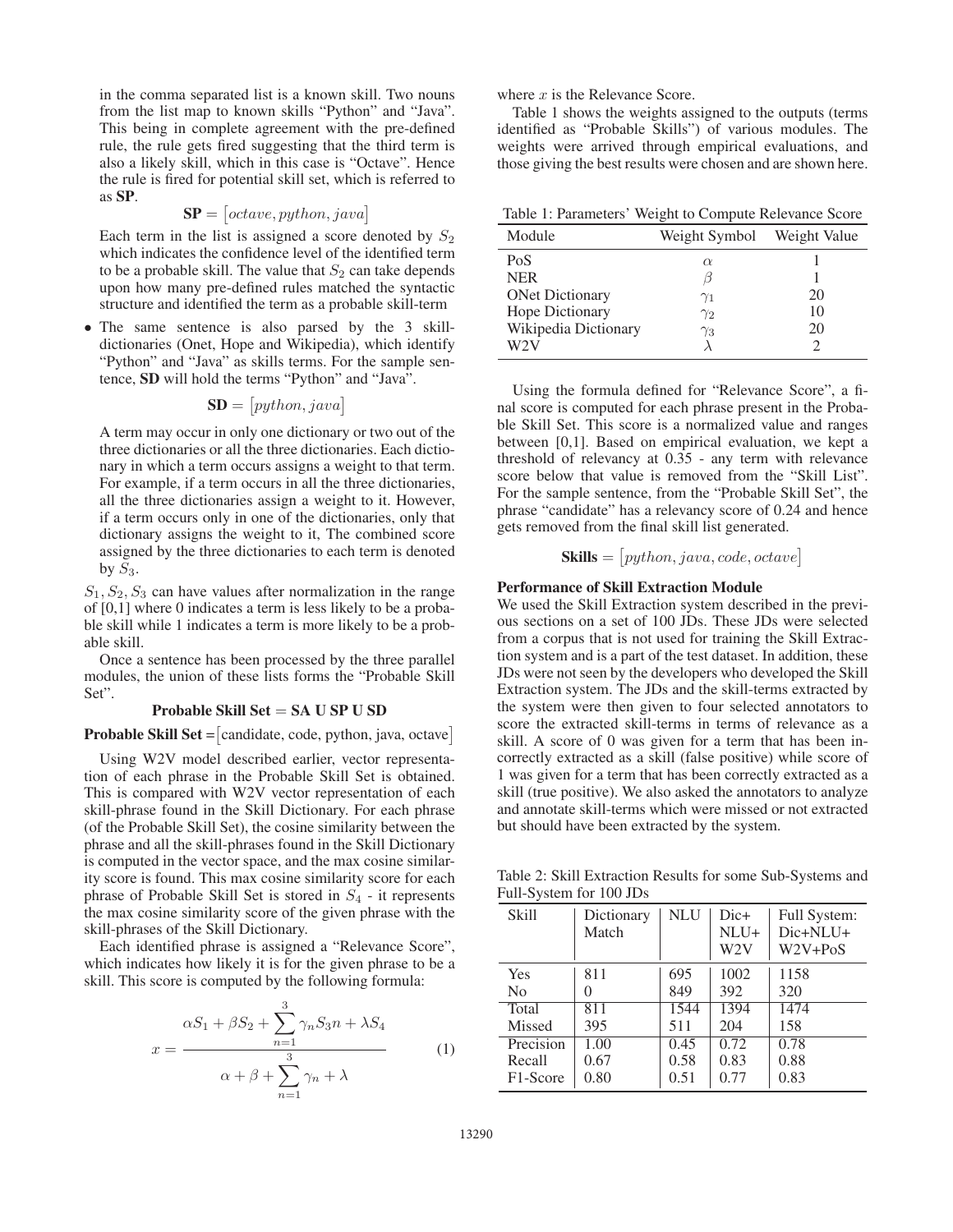Table 2 shows the analysis of the output of the skill extractor module (Full System: Dic+NLU+W2V+PoS) run on 100 JDs. For the 100 JD dataset, the module extracted total of 1474 skills out of which 1158 were identified as skills (Yes) and 320 were not identified as skills (No) by the annotators. As per the annotators', there were 158 skills which the module failed to identify. The performance in terms of precision/recall/F1-score (F1-score is the harmonic average of the precision and recall) is also shown in the table. Performance of some sub-systems are also shown in the same table for comparison. As expected, dictionary based system (Dictionary Match) has very high precision but low recall. On its own, NLU based system NLU) performs very poorly. Combined systems (Dic+NLU+W2V and Full System: Dic+NLU+W2V+PoS) show better performance than individual systems (Dictionary Match and NLU), and Full System performs the best among all the systems.

We observe that the skill extraction system on the dataset of 100 JDs has a precision of 0.78 and a recall of 0.88, giving an F1-score of 0.83. This may be a better performance than that of a related system Javed et al. (2017). However, it has to be noted that the lack of their evaluation dataset makes the direct comparison difficult.

In order to check the generalization of the module's performance, the same experiment was repeated on a larger dataset of 275 JDs. The results obtained were similar and consistent with our initial findings on 100 JDs' dataset, showing the convergence of statistics on a larger dataset. In fact we observe that the performance-metrics are slightly better on 275 JDs. A possible reason for this could be that the randomly selected 100 JDs for the first experiment were from a rather difficult sample.

| Table 3: Skill Extraction Performance |      |      |                                    |      |
|---------------------------------------|------|------|------------------------------------|------|
| System                                |      |      | Precision Recall Accuracy F1-Score |      |
| $100$ JDs                             | 0.78 | 0.88 | 0.71                               | 0.83 |
| $275$ JDs                             | 0.80 | 0.93 | 0.75                               | 0.86 |

### 4.2 Identifying Similar JDs

The premise of our proposed approach is to identify implicit or latent skills and use them to improve job recommendation for candidates. We define an implicit/latent skill as one which has not been directly or explicitly mentioned in a JD but may be relevant for the job role. For instance, if a JD is for the role of an assistant and mentions that the suitable candidate needs to be well versed with Microsoft Word, this JD has an inherent implicit skill of ability to operate a computer. Our system populates every JD with relevant implicit skills and uses this knowledge for better recommendations.

To identify an approach to extract latent or implicit skills we analyzed hundreds of JDs. We found that for similar JDs often certain skills were omitted depending on how the JDs were written. We theorized that a union of skills of similar JDs would result in a set of skills which are consistent with the original job role. This premise was evaluated by taking

a few JDs and analyzing skills from them and their similar JDs – the hypothesis was found to be true in general.

In order to effectively obtain relevant similar JDs, we crawled, mined and curated a list of over 1.1 Million JDs from various online portals and job listings as described in Section 3. These jobs were selectively extracted from multiple sources, spreading over a wide and vast set of domain and job roles. To identify similar JDs we decided to try with a generic approach of finding similar documents which is to cluster similar jobs based on simple information retrieval framework based on term frequency inverse document frequency (TF-IDF). We generated results with modified query representations in Apache Lucene. For comparison, we also performed an analysis in the Doc2Vec vector space to find similarity between JDs. We evaluated both the methods by calculating Mean Reciprocal Rank (MRR).MRR is a statistic measure for evaluating any process that produces a list of possible responses to a sample of queries, ordered by the probability of correctness. We observed that the MRR of Doc2Vec's ranked output was 0.63 and was much higher than that of Lucene (0.51). Therefore we decided to use Doc2Vec to find similar JDs.

Doc2Vec model was trained on 1.1 million JDs. We performed experiments for hyper-parameter tuning to identify suitable parameter values for Doc2Vec. The following were found suitable: Vector Size=300, Window=8, min count=5, alpha=0.0254, min alpha=0.001, Workers=25 and train epoch=500. Based on this model of Doc2Vec, each individual JD from the input set is passed to the Doc2Vec to find upto 10 similar JDs from the training corpus. We use a threshold value of 0.59 similarity or higher – this value was obtained by manual validation of the top matches and their relevance when compared to the input JD. These top 10 similar JDs are tagged with the input JD. We pass these (input JD and the similar JDs) to the Skill Extractor system. The skills obtained from each input JD is tagged as explicit skills and the skills extracted from the top 10 similar JDs are tagged as the "probable implicit skills". These explicit and implicit skills are then passed to the Matching algorithm.

### 4.3 Matching Candidate CV and JD

At this stage, we have skills extracted from a candidate's profile and the explicit and probable implicit skills extracted from each JD. We need a method to compare and match the skills at both sides and generate a list of best matching JDs for each CV. This is a bipartite graph matching problem.

During experiments, it was observed that between a set of candidate's skills and a set of JD's skills, it is highly likely that one set has a greater number of skills than the other set. This would imply that if we did matching of skills along 1-way, then in general a JD with relatively more number of skills than the other JDs would likely to match better with all the CVs. Similarly if a candidate's skills are more than that of the JDs, there will be a likelihood of more JD matches (and higher scores) for that candidate. Both these scenarios could result in a poor matching leading to a poor job recommendation. To overcome this challenge, we decided to perform matching from both sets and then compute an affinity score to remove the variance. We performed a greedy maxi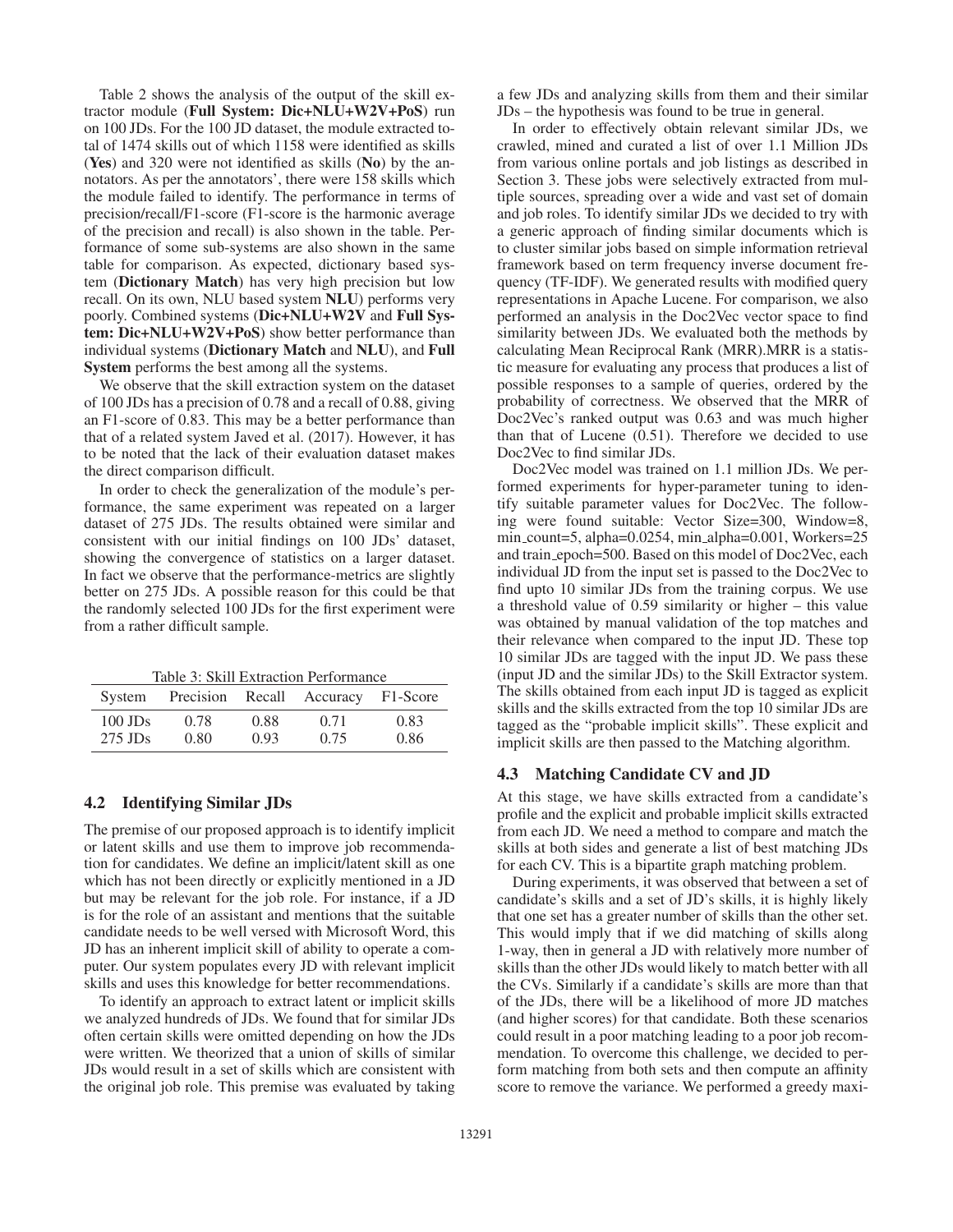mal match from the smaller set of skills to the larger set and a maximum matching from the larger set to the smaller set of skills. Once both these scores are computed, an "Affinity Score" is generated for the JD by averaging out scores from both the matching pairs. The "Affinity Score" measures how suitable the recommendation is for the given candidate and JDs, and ranges from [0,1] with 0 being a poor match and 1 being a strong match.

#### Computing the Affinity Score

In greedy maximal match, given a bipartite graph, it gives the best match from left to right such that the net score of the match is highest. A maximum match is a matching that contains the largest possible number of edges. We may note that every maximum matching is maximal match, but not every maximal match is a maximum matching. We take into account various heuristics for the matching to take place and for an edge to be formed between a candidate's set of skills and a JD's set of skills.

If there is a skill which is present in both the sets (CV skills and JD skills) it will result in an "Edge Score" of 1 and will match to one another. We remove the common skills from both the sets and assign them an edge-weight of 1, and the count of total number of common skills are added in order to account for them in the affinity score.

It was noticed during experiments that there is a strong correlation of the following factors when comparing skills: a) Cosine Similarity using W2V, b) Frequency Factor of the skill in the document, and c) Boosting based on Explicit/Implicit skill. Hence the edge weight computation was designed to incorporate these factors. The following formula is defined for computing the edge-weight when a successful match has been found:

$$
Y = (\omega_1 E_1 + \omega_2 E_2 + \omega_3 E_3) / (\omega_1 + \omega_2 + \omega_3)
$$
 (2)

where,  $Y = Edge Weight, E_1$  is the cosine-similarity score between the skills obtained by the W2V model and  $E_2$  is the frequency factor score for a skill that is calculated as the Total Frequency of the skill across all the documents divided by the number of documents.  $E_3$  for explicit skills is given a value of 1 since they are directly relevant across both the documents. In contrast, for implicit skills,  $E_3$  is given a value of 0.5. In the matching algorithm, an edge is only formed between two skills from either set based on their edge score. The other parameters for edge-scoring are listed in Table 4. The edge score is calculated by giving 50% value to the cosine similarity, 20% value to the frequency and 30% value to boosting values for being an explicit skill. The "Affinity Score" of the JD is then calculated as the average of all the Edge Weights it has.

Table 4: Parameters for Edge Weight Computation

| Factor                         | Symbol     | Weight |
|--------------------------------|------------|--------|
| Cosine Similarity Score – W2V  | $\omega_1$ | 0.5    |
| <b>Frequency Score</b>         | $\omega_2$ | 0.2    |
| <b>Explicit-Implicit Score</b> | $\omega_3$ | 0.3    |

### 5 Results: Matching CV and JD

In absence of any standard large open source dataset for job recommendation task, this paper uses the dataset from Maheshwary and Misra (2018) so that we can compare results. To validate the recommendation algorithm we created 2 sub-datasets. In the first sub-dataset we selected a set of 25 Candidate profiles and 100 JDs, and in the second we selected a set of 200 Candidate profiles and 10,000 JDs. We created these 2 separate sub-datasets to observe if performance varies across a small and large dataset.

We obtained the top 10 recommended JDs for a candidate resume from our system (a) first without using the implicit skills and (b) then using the implicit skills. We got them evaluated by 2 hiring experts and the results are shown in Table 5.

|--|

| System                         | A@1  | A $@3$ | A $\omega$ 5 |
|--------------------------------|------|--------|--------------|
| System without Implicit Skills | 0.68 | 0.76   | 0.88         |
| System with Implicit Skills    | 0.88 | 0.96   |              |

We observe that the accuracy of our system for the highest/first recommended job is 0.68 without the use of implicit skills. With the implicit skills being used the accuracy goes up to 0.88. We additionally observe that the accuracy at the 5th recommendation is at 1 when considering implicit skills – this means that while using the implicit skills our system is able to recommend a perfect job match within the top five recommendations.

When compared with the system of Maheshwary and Misra (2018), which uses siamese network for recommendation on the same dataset of 25 candidate profiles, our system shows an overall improvement of 6.67% in recommending relevant jobs.

The performance of the proposed system for the larger set of 200 candidate profiles is shown in Table 6, and the performance trend is seen to be similarly replicated. We observe the accuracy with implicit skills at the 1st recommendation is 0.84 and the accuracy at the 5th recommendation is at 0.98. The results of this experiment gives us confidence that the proposed method using implicit skills generalizes across the two datasets and hence would likely be consistent over a further larger industry application dataset.

| Table 6: Performance for 200 Candidates' Profiles |  |                           |      |  |
|---------------------------------------------------|--|---------------------------|------|--|
| System                                            |  | $A@1 \quad A@3 \quad A@5$ |      |  |
| System with Implicit Skills 0.84                  |  | 0.95                      | 0.98 |  |

### 6 Conclusions and Future Work

In this paper, we have proposed a novel framework for job recommendation – a skill extraction technique is introduced to identify and infer implicit skills for each JD that may not be explicitly mentioned in the original JD. When these implicit skills are used along with typically extracted explicit